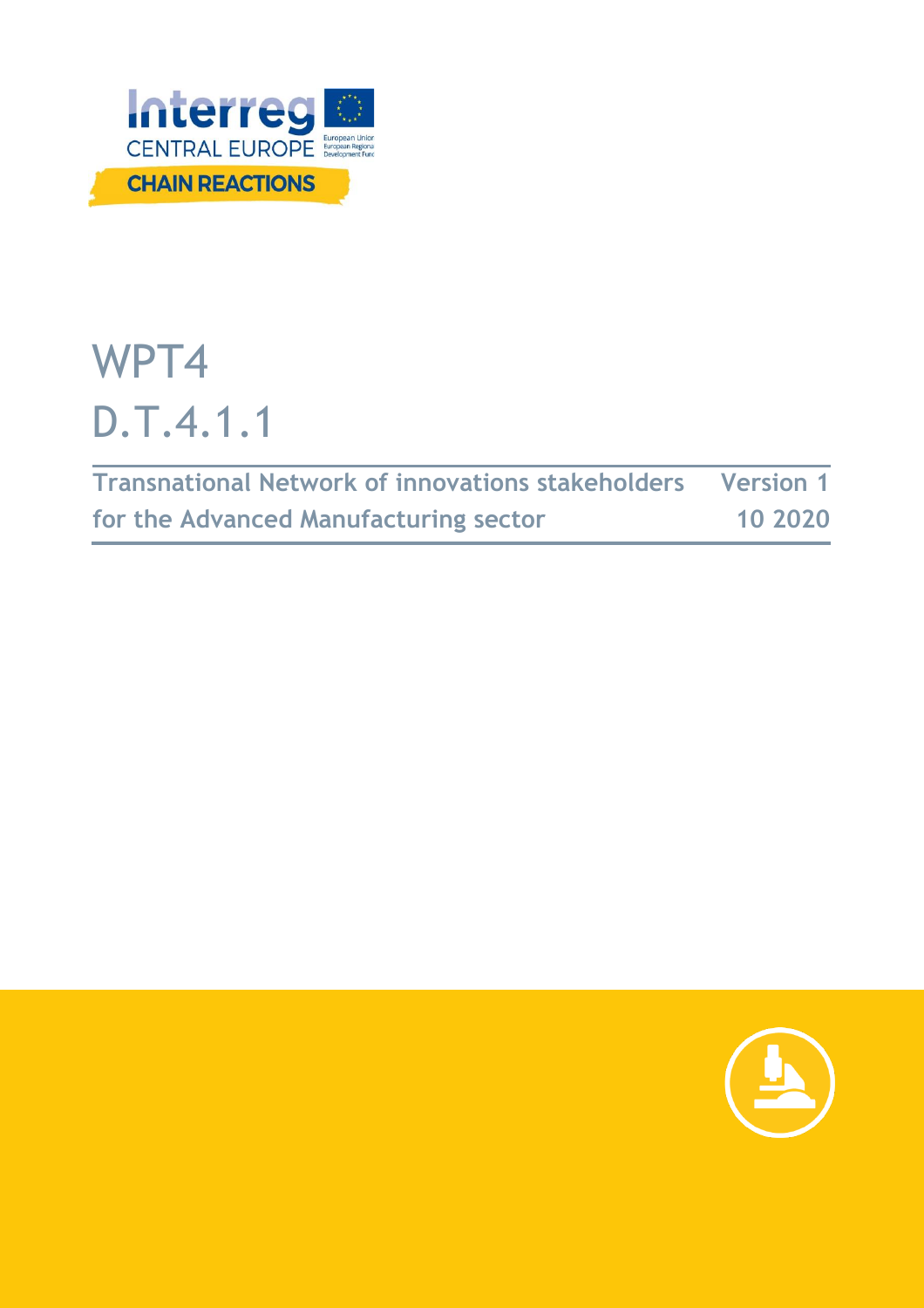



| <b>Project information</b>                     |                                                                                                                                                      |  |
|------------------------------------------------|------------------------------------------------------------------------------------------------------------------------------------------------------|--|
| Project Index Number:                          | CE1519                                                                                                                                               |  |
| Project Acronym:                               | <b>CHAIN REACTIONS</b>                                                                                                                               |  |
| Project Title:                                 | Driving smart industrial growth through value chain innovation                                                                                       |  |
| Website:                                       | https://www.interreg-central.eu/Content.Node/CHAIN-REACTIONS.html                                                                                    |  |
| Start Date of the Project:                     | 01.04.2019                                                                                                                                           |  |
| Duration:                                      | 36 Months                                                                                                                                            |  |
| <b>Document Control page</b>                   |                                                                                                                                                      |  |
| Deliverable Title (overall):                   | D.T.4.1.1-5 - Transnational Networks of innovations stakeholders (TNIS)                                                                              |  |
| Deliverable Title<br>(Advanced Manufacturing): | D.T.4.1.1 – Transnational networks of innovations stakeholders in the Ad-<br>vanced Manufacturing Sector                                             |  |
| Lead Contractor of the De-<br>liverable:       | PP2 - Styrian Technology Park                                                                                                                        |  |
| Responsible PP duo of spe-<br>cific TNIS:      | $PP1 - [PBN]$<br>PP5 - [RDA Pilsen]                                                                                                                  |  |
| Authors:                                       | [Please include the names of the authors of the document according to<br>the following options:<br>Klaudia Keringer - PBN<br>Jan Naxera - RDA Pilsen |  |
| <b>Contractual Delivery Date:</b>              | 30.09.2020 - 31.03.2022                                                                                                                              |  |
| <b>Actual Delivery Date:</b>                   | 16.11.2020                                                                                                                                           |  |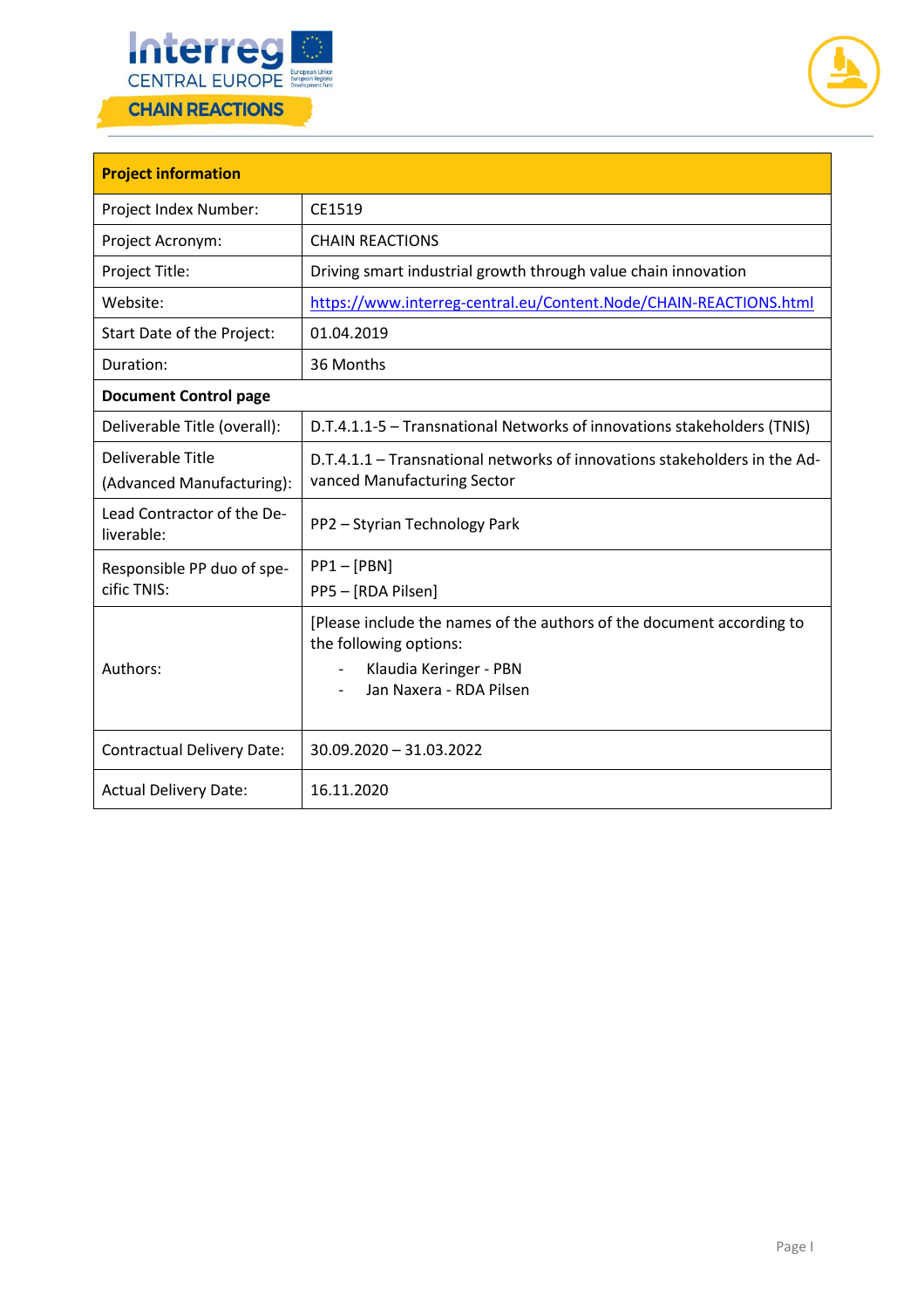



# **Table of content**

# **Abbreviations**

- IGA Innovation and Growth Alliance
- PESTEL Political, Economic, Social, Technological, Environmental and Legal factors
- PP Project Partner
- RDI Research, Development and Innovation
- RIS3 Regional Strategy for Research and Innovation for Smart Specialisation
- SME Small and Medium Entreprise
- TEP Transregional Exploitation Plan
- TIIA Transnational Industrial Innovation Agenda
- TIIR Transnational Industrial Innovation Roadmap
- TNIS Transnational networks of innovations stakeholders
- TOSC Transnational open collaboration space
- WPT Work Package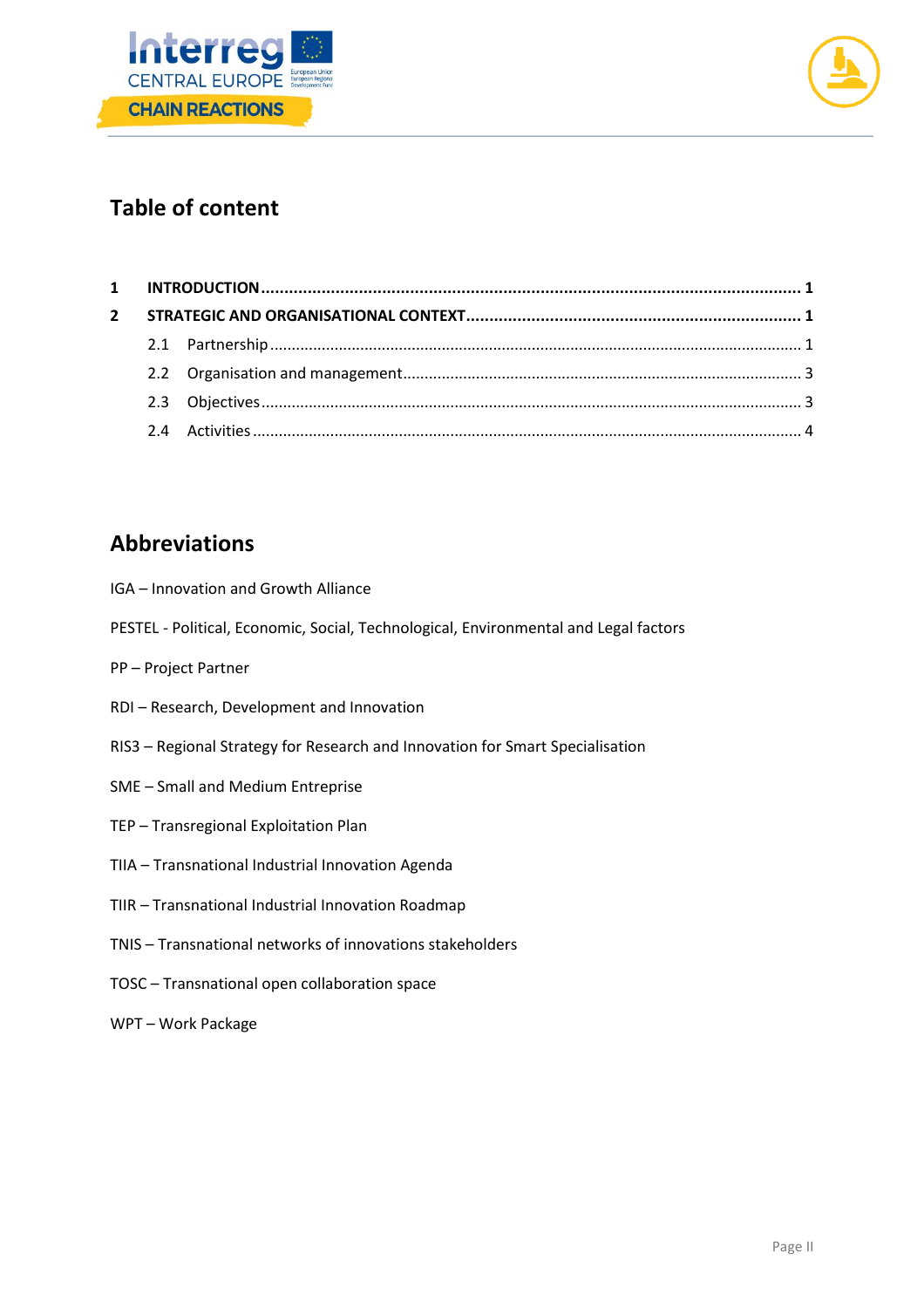



## <span id="page-3-0"></span>**1 INTRODUCTION**

CHAIN REACTIONS project addresses the challenge for industrial regions not benefitting from innovation activities from large leading corporations to increase regional capacity to absorb new knowledge and turn it into competitiveness edge and business value. There is a strong need to help SMEs to overcome capacity shortages for innovation and integration into transnational value chains. The project aims at empowering regional ecosystems with the knowledge and tools to help businesses overcome those barriers and generate sustained growth through value chain innovation.

Building on the developed regional IGAs (WPT2) and the models and instruments (WPT1) tested in pilots (WPT3), the PP1, PBN and PP5 RDA Pilsen are setting-up transnational networks of innovations stakeholders (TNIS) in the selected industrial sectors of Advanced Manufacturing. The developed transnational network will perform jointly a foresight exercise (workshops) and develop the previous results into industrial innovation roadmaps, i.e. trends and expected innovations over time (5-10 years), forming the basis for collaborative value chain innovation processes.

Following the regional IGAs' actions of the support and implementation of transnational pilots aiming at supporting value chain innovation (WPT3), the main activities of transnational networks of innovations stakeholders are to develop transregional innovation networks and agendas (WPT4) in selected industrial sectors, in particular to contribute to the following project outputs:

- O.T4.1 Thematic industrial innovation roadmaps;
- O.T4.2 Thematic innovation agendas;
- O.T4.3 Thematic transnational exploitation plans and open collaboration spaces.

## <span id="page-3-1"></span>**2 STRATEGIC AND ORGANISATIONAL CONTEXT**

Transnational network of innovations stakeholders for the Advanced Manufacturing sector builds its strategy on the performed Value Chain Analysis on one hand, and developed Transnational Pilot on the other, presenting the main guidelines for planning and implementing defined sectoral actions.

Value chain analysis builds on the results of a combination of classic methods (Porter's Five Forces, PESTEL analysis, Business Model Canvas) with the specific approach of CHAIN REACTIONS (innovation drivers) and the regional specificities of the target environment. The main aim of the transnational pilot was to define collective actions to implement the potentials for value chain innovation processes identified during the value chain analysis of Advanced Manufacturing sector carried out within the project.

Pilot enables the project partners and their key regional stakeholders to deepen their knowledge of value chain innovation processes in general and a deep understanding on how they apply specifically in regional businesses and value chains. By using the models and instruments developed they will reach autonomy in the use of models and instruments for supporting and monitoring innovation in their home region and will be able to contribute to transnational innovation processes.

<span id="page-3-2"></span>**In Hungary** the Industry 4.0 related advanced systems and technologies are still in their infancy. Only a few companies have practical solutions using these technologies and those are mainly multinational enterprises with foreign background where knowledge and funding is available. The Hungarian SME sector is highly vulnerable due to their dependence on the German market and the lack of professional labour force which in case increasing time to time. The growing standards and higher expectations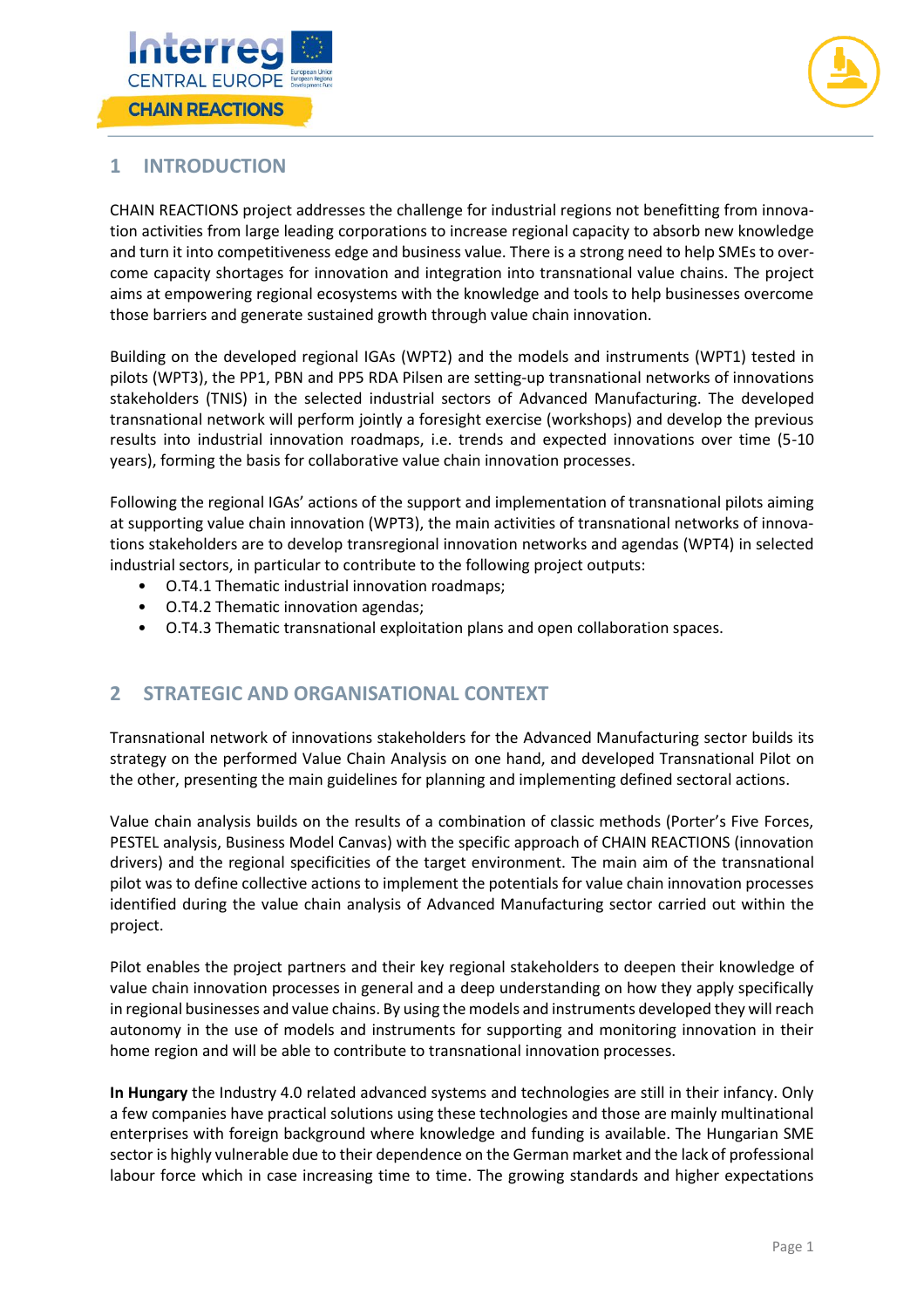



encourage Hungarian companies to educate themselves regarding the advanced manufacturing technologies. Hungarian companies look for solutions in order to escape from the insecure low profit toll manufacturing and create higher value add-ed products and services. Advanced manufacturing gives the opportunity to provide more value, solve the lack of labour, create a transparent benchmarking system, higher quality and cost optimalization. The problem is that there are small amount of professionals who know how to use these new technologies properly. Implementing these technologies requires to think in a connected system where every piece of data, machine, people are operating together to reach the goals. In fact, lot of Hungarian companies did not develop this system-thinking for their current business processes so far. Other barriers could be the older labour force, traditionally manual work processes and lack of interest on management level. Furthermore, there is a high potential in the Hungarian market as companies becoming more aware that the only way to survive in these uncertain market conditions is process and product development.

**Pilsen region** has long-term tradition in manufacturing, the mark SKODA was established in Pilsen and gave new contents also for growing car industry in other regions of Czech Republic. The typical regional industry in the sector of advanced manufacturing represents production of transportation equipment and power systems. Since 1990, traditional companies have been complemented by new foreign investments, especially in the automotive industry (component production). The share of employment in the sector of (advanced) manufacturing in the region is nearly 1/3 of total number in the region. Companies with 50 employees and more are mainly operated by foreign owners, typically from Germany (161 out of 256 companies in 2018). Manufacturing has significant influence on economic performance, region can be described as a "moderate innovator", most of companies can be characterised as "followers". There are several high-tech companies with high level of research activities. The University of West Bohemia has about 11 000 students, 8 faculties, 3 of them technology oriented. UWB established research institutes recently, well equipped for cooperation with businesses.

#### **2.1 Partnership**



Transnational network of innovations stakeholders for the Advanced Manufacturing sector is based on the quintuple helix system, representing knowledge as the core of the system which (circulating between societal subsystems) changes to innovation and knowhow in a society (knowledge society) and for the economy (knowledge economy). Respecting the quintuple helix TNIS builds its operation on five subsystems (helices): education and economic system, natural environment, media-based and culture-based public (also 'civil society'), and the political system, emphasising the efforts on RDI, entrepreneurship and supporting public sector.

The network is consisted of the following partners: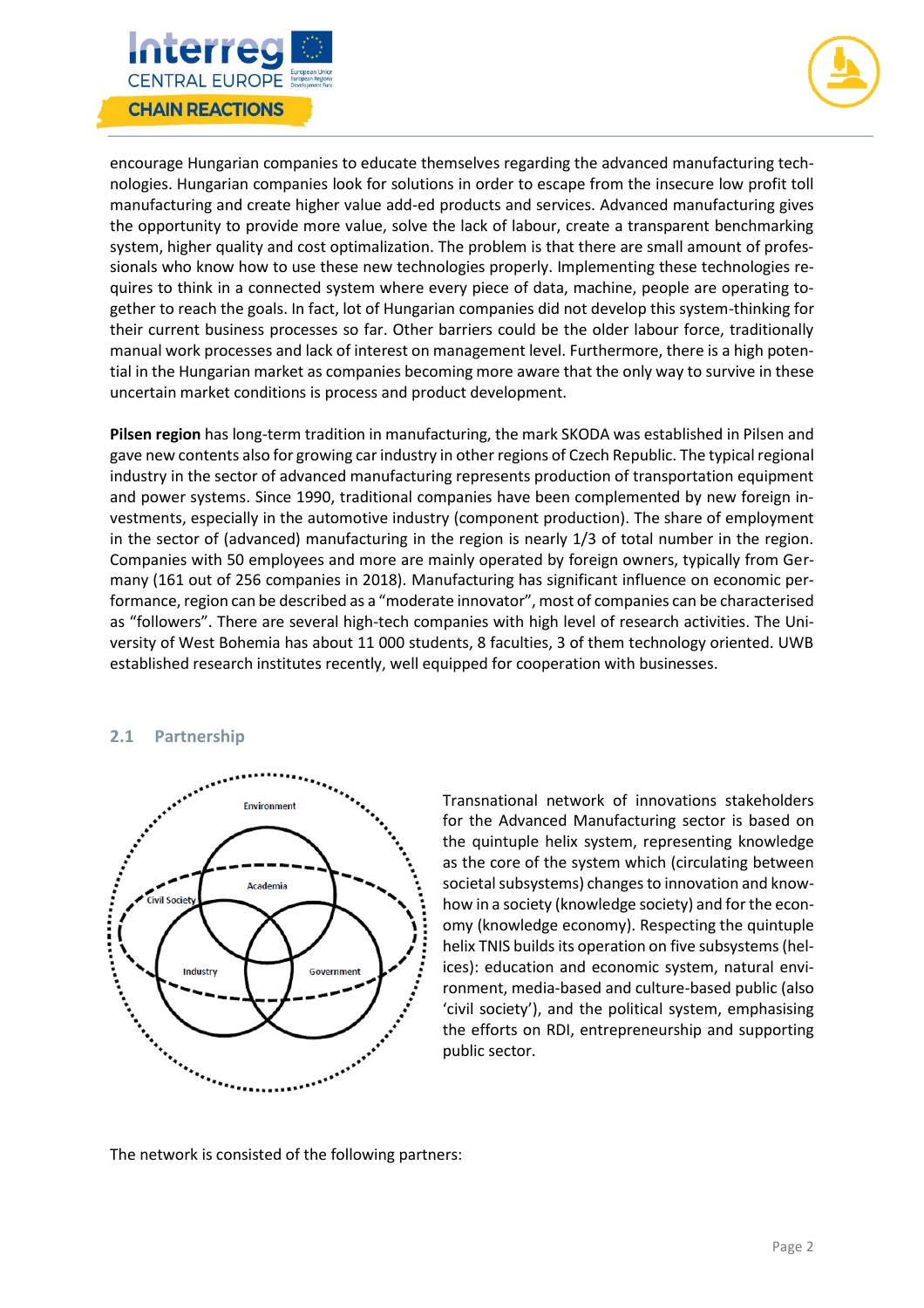



| Region 1 (PP1)           |                                                            | 1. BEKO Engineering Kft.                                   |
|--------------------------|------------------------------------------------------------|------------------------------------------------------------|
| [Western Hungary, PBN]   |                                                            | 2. ELTE-SEK University, Szombathely                        |
|                          | 3.                                                         | Óbuda University                                           |
|                          | 4.                                                         | am-LAB DIH                                                 |
|                          | 5.                                                         | Ivy Technologies                                           |
| Region 2 (PPY)           | 1.                                                         | Regional Technology Institute (University of West Bohemia) |
| [please, insert the name | 2.                                                         | <b>Cluster Mechatronics</b>                                |
| of the region and PP     | 3.                                                         | <b>COMTES FHT</b>                                          |
| number]                  |                                                            |                                                            |
| Other partners [in case  | [please, list the partners from other regions / countries] |                                                            |
| they exist]              | Name of partner, region, country                           |                                                            |

### <span id="page-5-0"></span>**2.2 Organisation and management**

Management and coordination of Advanced Manufacturing TNIS is provided by project partner duo PP1 - PBN and PP5 - RDA Pilsen. The management structure of the network is based on democratic principles, where all partners are equal.

For the project period, the above PP duo takes over the management role and acts as coordinators responsible for managing the operations and disseminating information among the network partners. The network coordinators are at the same time responsible for operational and technical matters in order to ensure the functioning of the network. After the project conclusion, the network partnership may reaffirm the existing ones or select a new network coordinator(s).

It is highly recommended that network partners provide professional support to the operation of the network in accordance with their professional competencies.

TNIS plays an important role as a regional and transnational promoter of value chain innovation in the Advanced Manufacturing sector. The network will promote and guide the establishment of sustainable Transnational open collaboration space with a view to putting the set objectives into practice.

#### <span id="page-5-1"></span>**2.3 Objectives**

**General objectives** of TNIS are to:

- Support and manage the creation of truly transnational value chain based open spaces for collaboration for RIS3 implementation in the Advanced Manufacturing sector
- Ensure the sustainability of the project outputs beyond the project.

**Specific objectives** of TNIS are to:

- Ensure on-going management and coordination of the Advanced Manufacturing sector value chain innovation partnership;
- Organise, support and manage the Advanced Manufacturing sector related:
	- o Elaboration of Thematic industrial innovation roadmap;
		- o Elaboration of Thematic innovation agenda;
		- o Elaboration of thematic transregional exploitation plan;
		- o Creation and operation of Transnational open collaboration space.